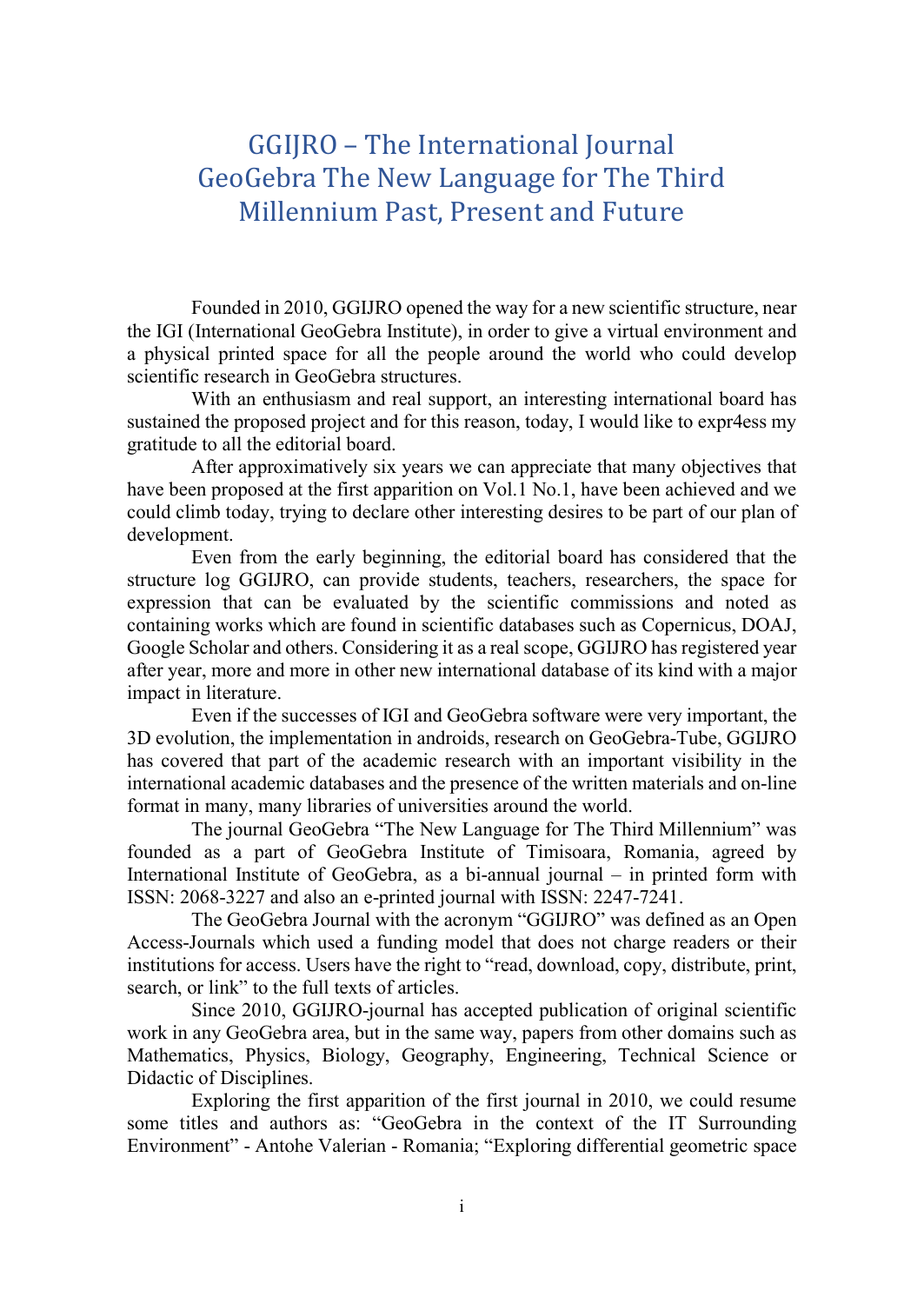using GeoGebra" - Kyeong-Sik Choi - Koreea, 2010; "First Decade of GeoGebra: Looking back through Socio-Cognitive Lenses" - Dragana Martinovic, Zekeriya Karadag, Viktor Freiman - Canada; "Some geometric models of ancient astronomy with Geogebra" - Leandro Tortosa - Spain; "Using GeoGebra as an Expressive Modeling Tool: Discovering the Anatomy of the Cycloid's Parametric Equation" - Tolga Kabaca, Muharrem Aktunen - Turkey; all of these belong to the year of 2010 and of course these research represent an actual today and tomorrow.

Year 2011 brought in the journal pages, new countries and new authors: "A development-oriented approach to promote reflection competence of teacher students" - Detlef E. Peukert - Germany; "GeoGebra as a motivational tool for teaching according new curriculum in Slovakia" - Ján Gunčaga - Slovakia; "Visualizing Triangle Centers Using Geogebra" - Sanjay Gulati - India; "Education and Social Inclusion" - Houghton Stuart- UK.

We are proud today to announce that the journal has put together authors from all continents around the world and the number of visitors on the Journal site has climbed day by day, with a number around 1500 visitors and 6000 views every year between 2013-2015, (Fig.1 and Fig.2).



Fig. 1 Views and visitors

In 2010, Markus Hohenwarter and Zsolt Lavicza wrote in the article "Gaining momentum: GeoGebra inspires educators and students around the world", that: "We are delighted that this book addresses and details many developments in the GeoGebra community. Papers in the book include innovative practices and research approaches of GeoGebra from many new perspectives. We are certain that this book will contribute greatly to the work of the community and encourage others to get involved in our work and efforts".

Today one could say that the GGIJRO journal it is an important way to make science and the journal invite and involve students and educators to make science with GeoGebra.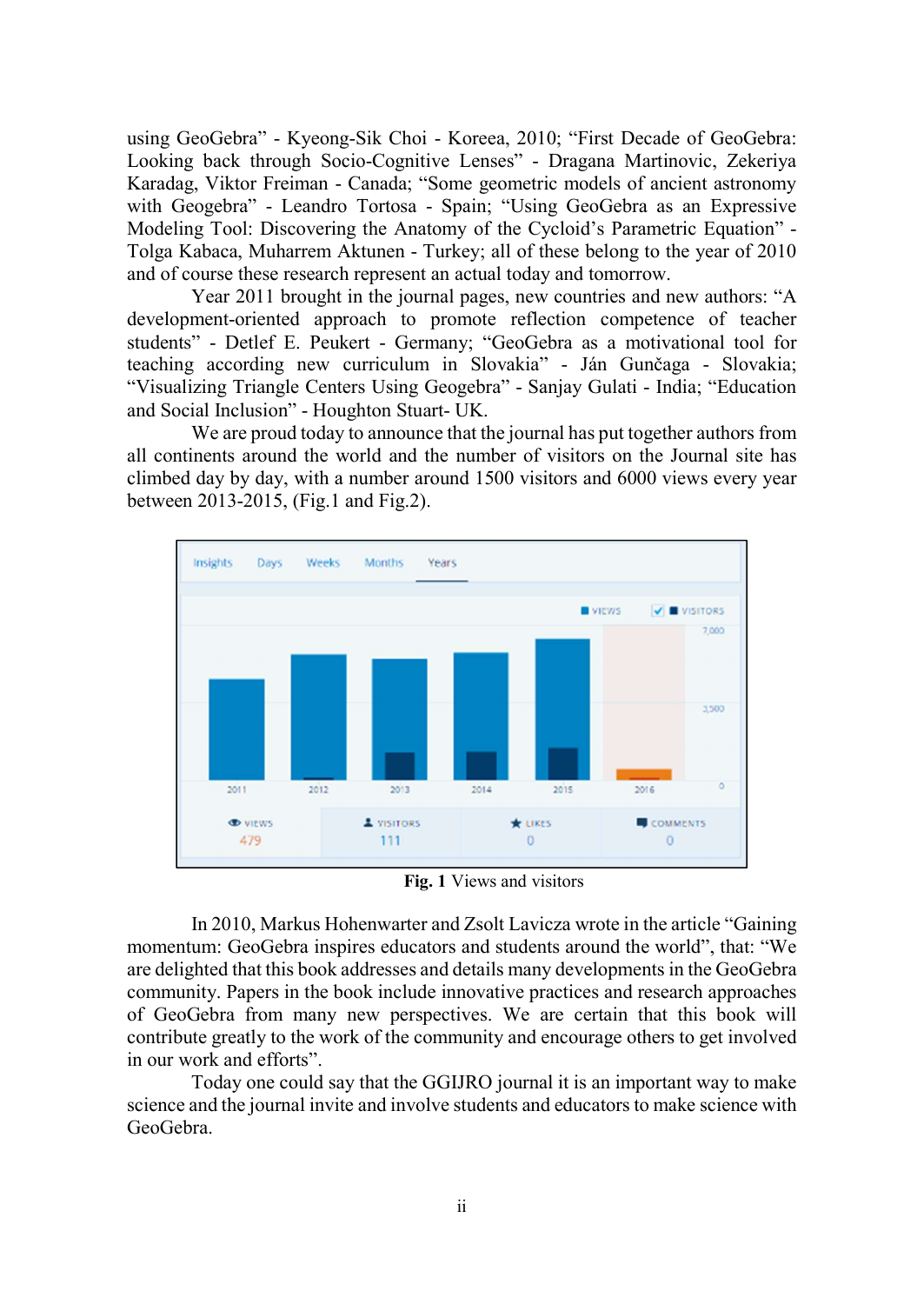Our life has changed its speed and this does not allow us to be connected with the attitude of contemplation. The notions of "to return to" or "to be late for", to spend more time to re-reading, and to be involved into any action of contemplating, this could be the essence of the human culture. "To come back to", "to reflect at" classical mathematical lectures, these could be a real revelation for some old generation but, impossible to be detected, more and more, to the young generation. Once again one could consider that the GGIJRO brings to the new generation these kind of classical mathematical lectures.



Fig.2. Stats for 2015 with map of visitors

During the time GGIJRO has sustained many important conferences, workshops or symposiums, national and international. In these sense we could mention GeoGebra Workshop, Braila, Romania, 2010, the international symposium "Teaching science in the IT environment" Braila, Romania 8-9 Mai 2015, GeoGebra International Conference, Budapest, Hungary, 2014 and "GeoGebra Global Gathering 2015", Linz, Austria. GGIJRO has sustained teachers which graduated academic levels or students that prepared their MS Thesis in Mathematics Education. In this sense we mention the impact of GGIJRO in Nigeria and the activity of candidate